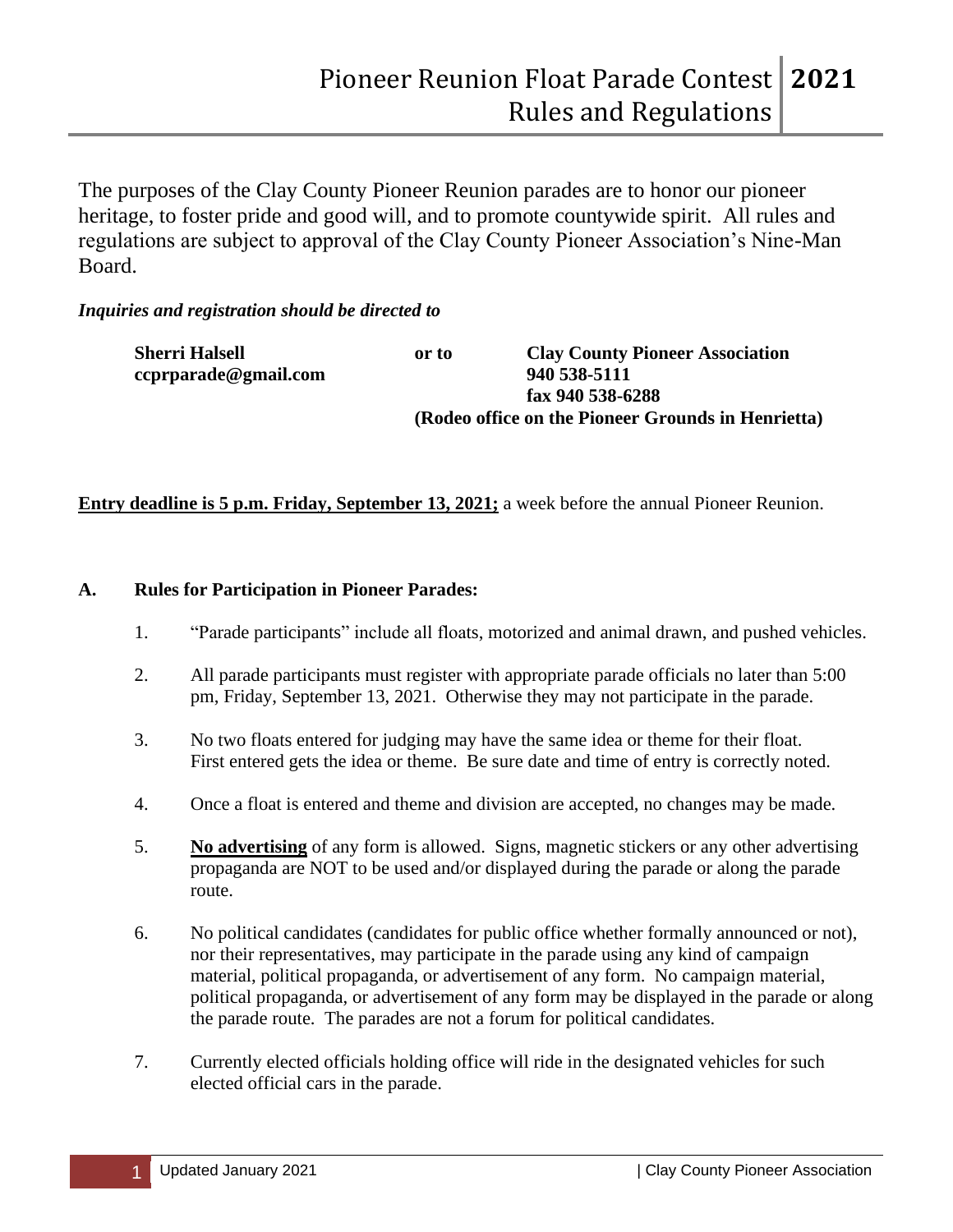- 8. Floats must be in place with riders in place by 8:30 a.m. on Friday in order that judges may take adequate time to judge the entries. Floats will not be judged without riders in place.
- 9. Floats must be in place by 9 a.m. on Saturday to avoid traffic congestion.
- 10. There may be no difference in appearance of float or persons on float in either the Friday or Saturday parades.
- 11. For safety reasons, there will be **no throwing of candy or favors** from float or by persons walking in the parade. Persons walking in the crowd can hand candy or favors to individuals.
- 12. Vehicles used to pull floats and/or those in them should not distract from the entered float.
- 13. Exhaust pipes of self-propelled covered floats must extend to the outside of the float.
- 14. The following floats will appear in the "Parade of Floats" in the rodeo arena at 7 p.m. Saturday night:

Floats entered in the Parade Partners division The Overall Parade Spirit Award winner The Overall School Class Favorite Award winner The Overall School Technical/Construction (special affects) Winner The Overall Novelty Award winner may but is not required to appear.

### **B. General information for those entering the Pioneer Reunion parades:**

- 1. Pioneer Reunion Float Parades are at 10 a.m. on Friday and Saturday during the annual celebration, which is always the weekend of the third Saturday in September.
- 2. Floats should be completely covered. Make sides as attractive as possible. Creative use of materials is suggested as funds are limited and expense should be held to a minimum. Float entries may pool their materials and order in bulk to reduce costs.
- 3. Appropriate numbers will be placed on all judged floats before the parade begins.
- 4. Each entry should put the theme name of the float and sponsor name on the float so that they may be viewed from both sides of the street.
- 5. Results of the judging are announced at the Saturday parade.
- 6. The Clay County Pioneer Association's Nine-Man Board may pay for up to \$150 worth of building material for each float in the Parade Spirit Division. Copies of invoices with a cover sheet showing name of who entered the float and where to mail check should be mailed to the above address. For quicker payment, bring to the Rodeo Office on Monday immediately following the Reunion.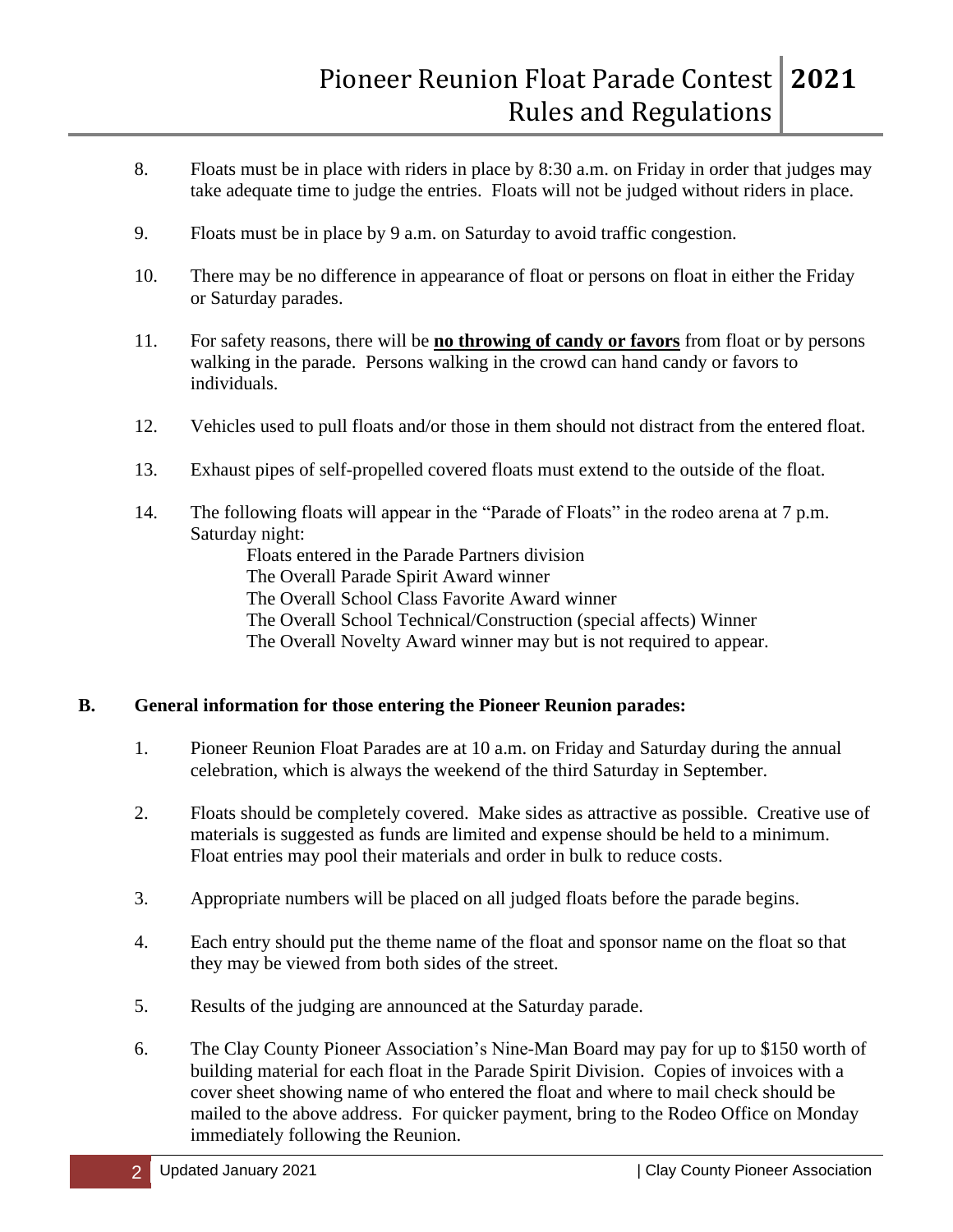- 7. The Parade Committee will assist float builders in finding places to build floats.
- 8. The "Kiddie Parade" is judged in a separate division with separate judges and rules and is sponsored by the Henrietta Kiwanis Club.

### **C. Divisions:**

### *The School Class Favorite Division*

This division includes all classes in the four Clay County High Schools. This division is judged inclusively. Top scoring float from each school is considered for the Overall School Class Favorite Award. There may also be a Technical/Construction (special affects) Award if the judges deem it appropriate. The Clay County Pioneer Association's Nine-Man Board will award prizes as follows:

| $1st$ place | \$300 | $2nd$ place | \$275 |
|-------------|-------|-------------|-------|
| $3rd$ place | \$250 | $4th$ place | \$225 |

The Overall School Class Favorite Award winner will receive an additional prize of \$100. If there is a Technical/Construction (special effects) Award winner, they will receive a prize of \$100.

*\*See score sheet for judging criteria.*

### *The Spirit Float Division*

This division includes floats that are built and funded by entrant. Funds for this division may also come from the Parade Float fund (*if available*). These funds are available for building and decorating materials. Funds come from a pool of money donated to the fund from supporters of the parade. The amount of money will necessarily be regulated as to the availability and number of floats applying. Also see rule A-16 on the front page. The Clay County Pioneer Association's Nine-Man Board will pay for up to \$150 worth of building material for each float in the Parade Spirit Division. Copies of invoices with a cover sheet showing name of who entered the float and where to mail check should be mailed to Clay County Pioneer Association, PO Box 4, Henrietta, Texas 76365. For quicker payment, bring to the Rodeo Office on Monday immediately following the Reunion.

The float having the highest number of points in each category will win one of the following awards: Spirit Special Effects Award, Spirit Theme Award, Spirit Artistic Award or Spirit Costume Award.

*\*See score sheet for judging criteria.*